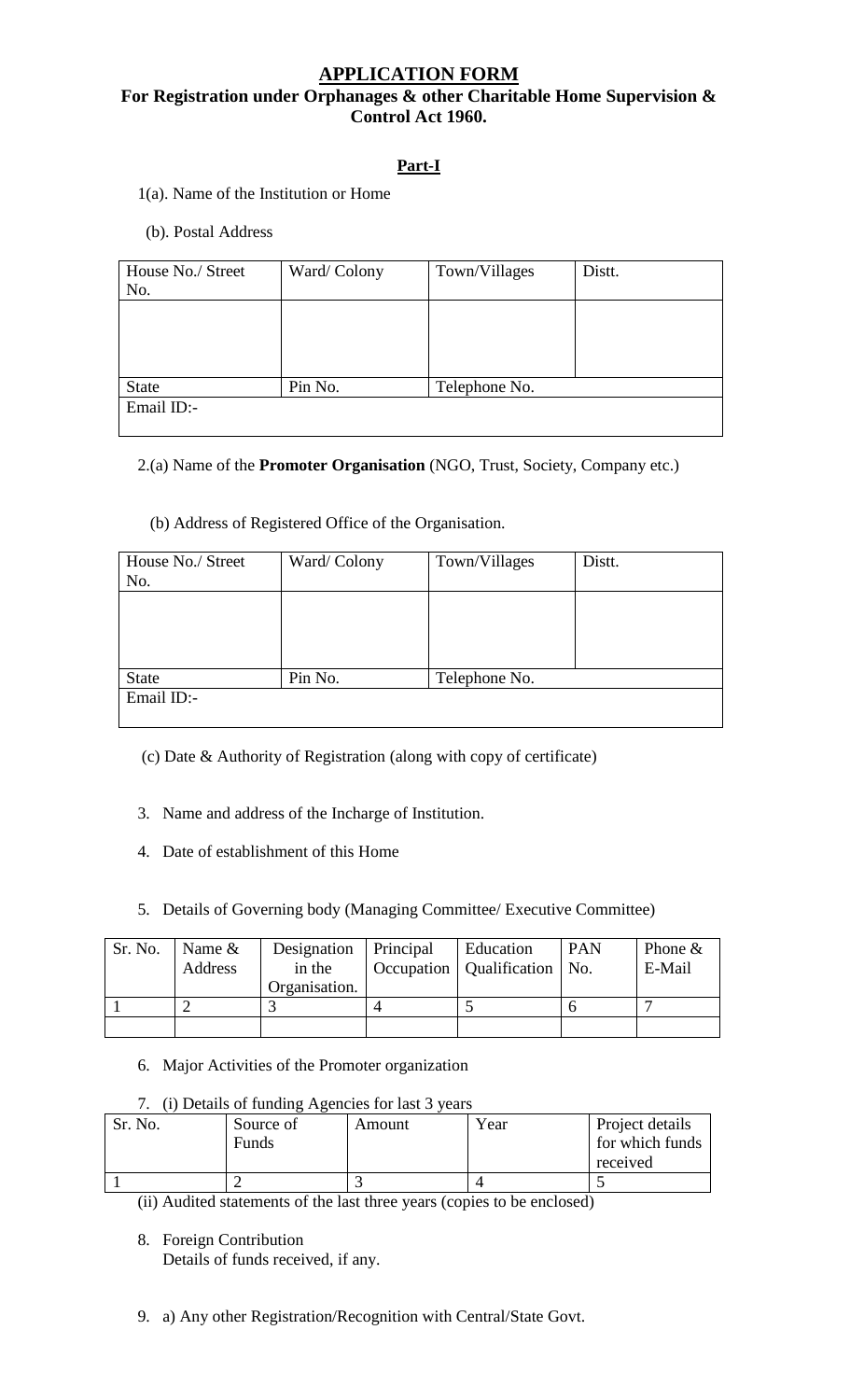#### 10. Details of staff of the organization in their existing programme

| Sr.No. | Name<br>&<br>Age | Residential Address |  | Education<br>Qualification | Designation | Date of<br>appointment | Responsibility |
|--------|------------------|---------------------|--|----------------------------|-------------|------------------------|----------------|
|        |                  | Local<br>Permanent  |  |                            |             |                        |                |
|        |                  |                     |  |                            |             |                        |                |

- 11. Infrastructure available
	- a. Year of construction of building
	- b. Own building or on rent or on lease
	- c. Total area of the campus/Plot
	- d. Total livable area of the buildings and No. of floors
	- e. Play ground
	- f. Details of available area for academic programmes
	- g. Medical Facilities available in the Institution.
	- h. Nearest hospital (government) Address & distance.
	- i. Details of kitchen, dormitories, Activity room, Teaching Room / Arrangement of education/ training in or outside the Institution Campus, Toilets, Store, recreational room, staff room, Chaukidar room etc.
	- h. Available water facility with capacity....
- 12. Name & Address of the Bank/ Account No/ Authorised signatories operating the Bank Account for the Institution
- 13. a. Capacity of the Institution
	- b. Present Strength ; female Total
	- c. Age group 0-6 years/7-12 years/13-18 years and above.
	- d. No. of Normal/Mentally Retarded/Physically Challenged etc.
	- e. No. of Orphan
	- f. No. of inmates whose either of the parent or both are alive.
	- g. No. of inmates belong to Haryana
	- h. No. of inmates belong to other States with details.
- 14. Arrangements of Safety/ Security/ Transportation.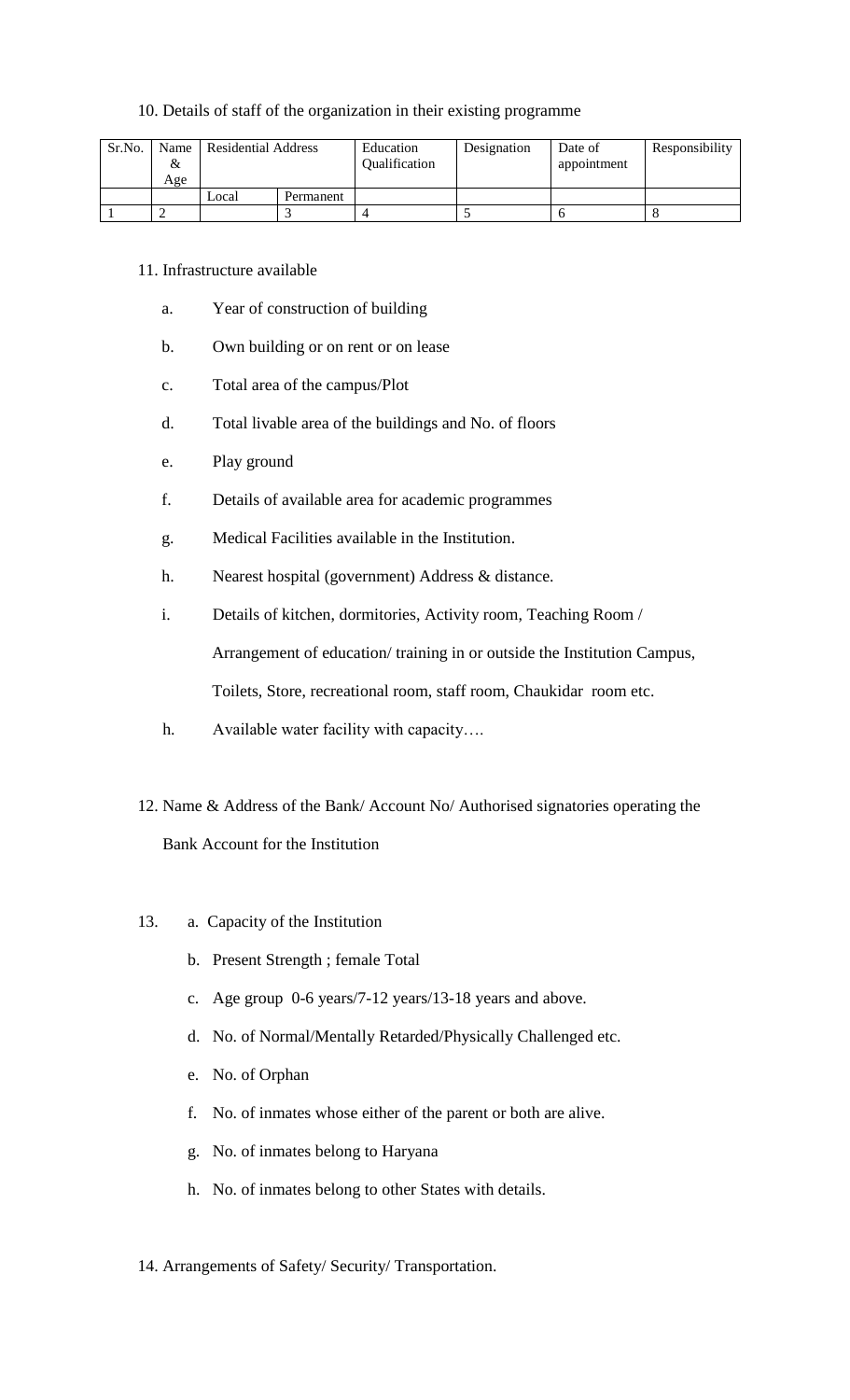- 15. Date Resolution of the governing body/Board to run this Institute. (copy thereof)
- 16. Classification of the Institutions

(Shelter Home/Orphanage/ Charitable Home, Short Stay Home/Swadhar greh etc.)

17. Whether NGO availing Income Tax Exemptions.

 **Signature Name in Capital Letter** 

 **Designation (with Seal of the Umbrella Organisation.)** 

 **PAN of the Applicant**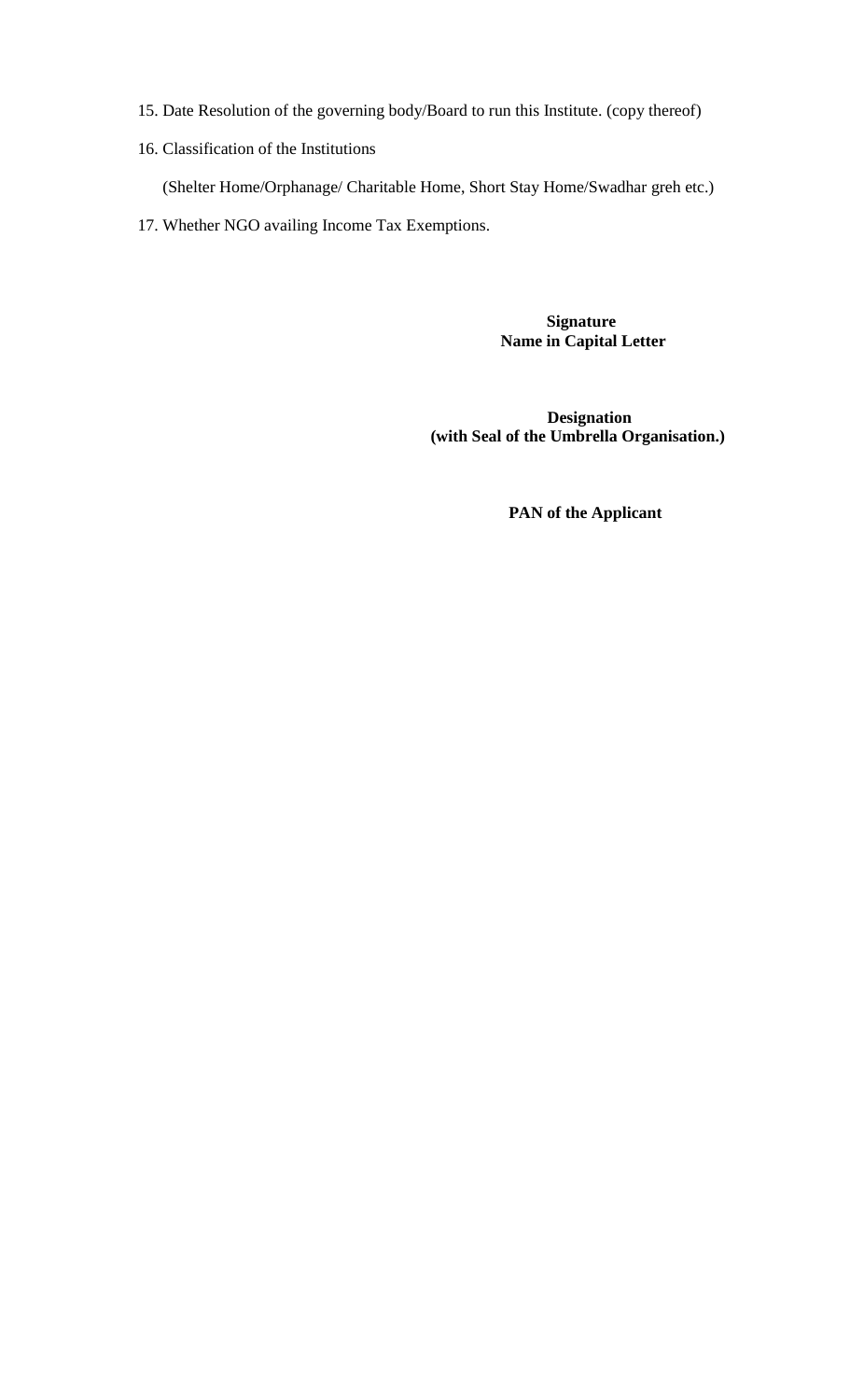# **Part-II**

Report of along with reasons of recommendation or rejection regarding Registration.

DCPO PPO PO (ICDS)

**Name in Capital Letter** 

**Date:-**

 **Designation(with Seal.)**

Comments/ report of the Deputy Commissioner.

 **Signature Name in Capital Letter** 

**Date:-**

 **Designation(with Seal.)**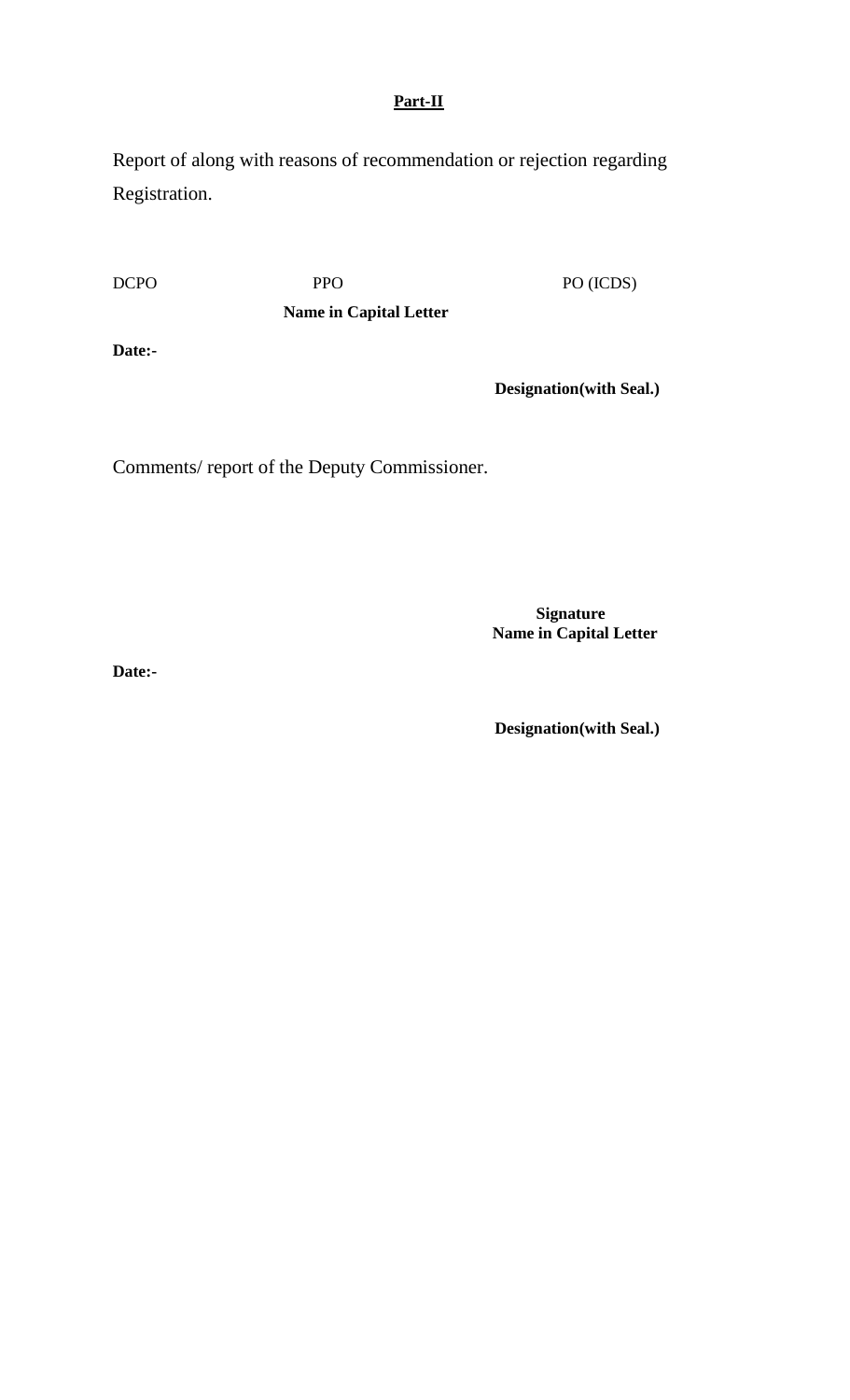| From |                            |                                       |
|------|----------------------------|---------------------------------------|
|      | The Director General,      |                                       |
|      |                            | Women & Child Development Department, |
|      | Haryana, Panchkula.        |                                       |
| To   |                            |                                       |
|      | All the Programme Officer, |                                       |
|      | In the State of Haryana.   |                                       |
|      |                            |                                       |
|      | No.                        | P.O-III/DWC/WCD/2012, dated           |
|      |                            |                                       |

Subject:- Registration of Orphanages, other Charitable Homes, Women Home & Swadhar Greh. ------------

Reference to the subject cited above.

As you are aware that Orphanages & other Charitable Homes (supervision & control) Act 1960 has been notified by the State Govt. As per provisions of the aforesaid Act a format for Registration of various Homes has been devised and uploaded on departmental web site [www.wcdhry.nic.in](http://www.wcd@hyr.nic.in/) .

You are directed to personally contact the Homes / Institutions running in your district and get the registration process completed (sample format is enclosed).

The applications for registration from the various Homes should reach in the office of P.O (ICDS) upto 30.06.2012 and thereafter the DCPO, PPO and PO (ICDS) should personally visits these Homes and submit their reports to the Deputy Commissioners. Similarly, the report/ comments of the Deputy Commissioner should be based either of his/her personal visit or on the basis of the report submitted by the representative of Deputy Commissioner and should reach this office by 06.07.2012.

**The format for registration should also be readily available in your office and should be provided free of cost.**

> Director General, Women & Child Development Department, Haryana, Panchkula.

#### Endst. No. P.O-III/DWC/WCD/2012, dated

A copy of above is forwarded to all the Deputy Commissioner in the State of Haryana for information and necessary action.

> Director General, Women & Child Development Department, Haryana, Panchkula.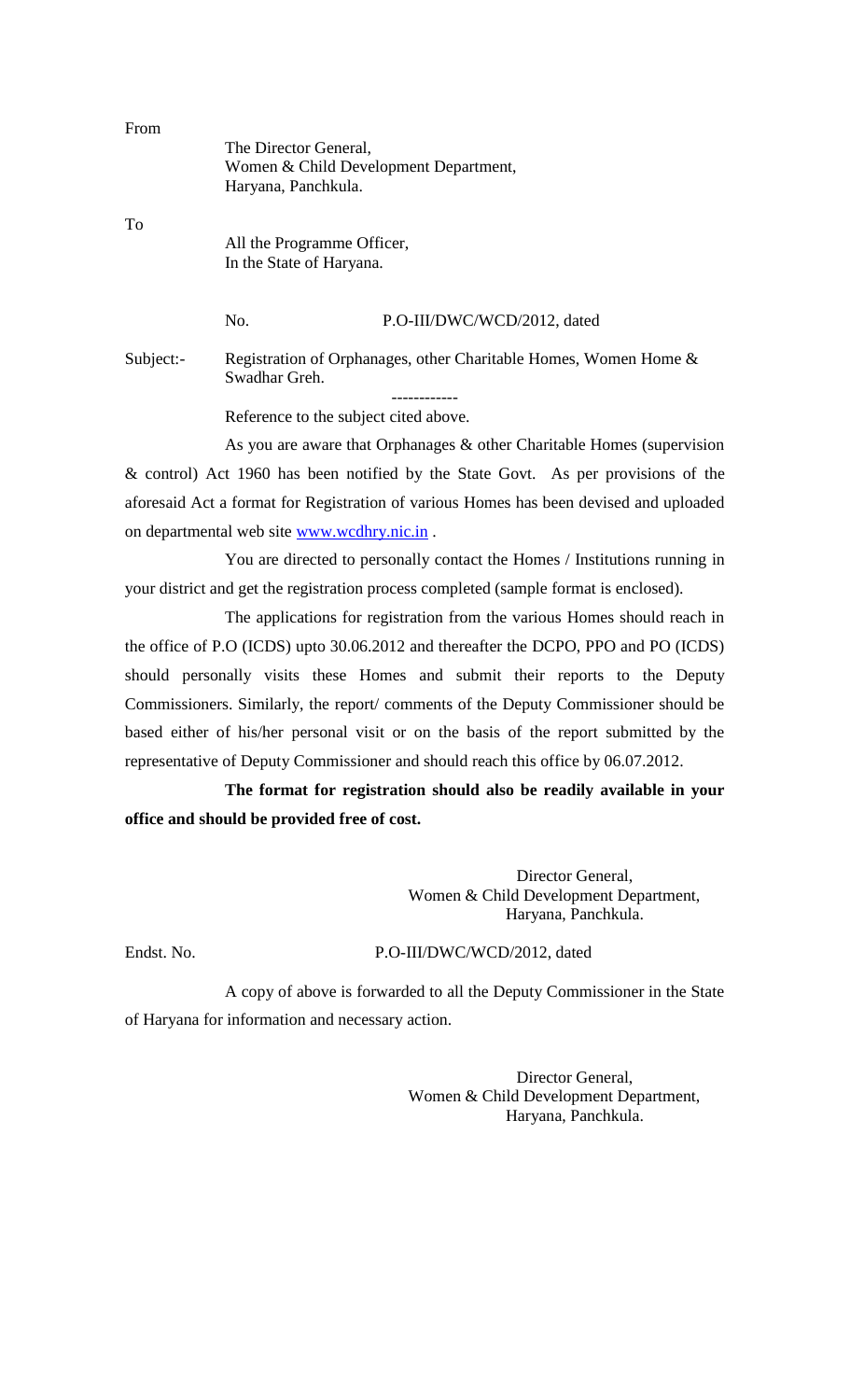#### **Form A**

#### **Form for Details of the NGOs and Trustees**

#### **I Details of the NGOs/ Trust/ Society**

| Name of NGOs/        | Regd. office | <b>Complete office</b>       | <b>Certification</b>    | PAN No. | <b>No. of Bank</b> | Name &              | <b>Whether donation</b> |                |
|----------------------|--------------|------------------------------|-------------------------|---------|--------------------|---------------------|-------------------------|----------------|
| <b>Trust/Society</b> |              | <b>Address with landline</b> | under OCH               |         | <b>Accounts</b>    | <b>Address of</b>   | to this institute is    |                |
| etc.                 |              | - phone No.                  | $(Law)$ 1960 Act.       |         |                    | <b>Bank Account</b> | tax exempted            |                |
|                      |              |                              | <b>Registration No.</b> |         |                    |                     | <b>Yes (since)</b>      | N <sub>0</sub> |
|                      |              |                              | with date of            |         |                    |                     | when, and               |                |
|                      |              |                              | registration /          |         |                    |                     | which                   |                |
|                      |              |                              | copy of                 |         |                    |                     | Act)                    |                |
|                      |              |                              | registration            |         |                    |                     |                         |                |
|                      |              |                              |                         |         |                    |                     |                         |                |
|                      |              |                              |                         |         |                    |                     |                         |                |

**Annexures Required Proof of registration No. of NGOs Copy of PAN Card of NGOs Copy of Bank Accounts of NGOs II Details of Member of NGO/Trust/ Society/ Company**

| Sr.<br>N <sub>0</sub> | <b>Name</b> | Age | <b>Complete Address with</b><br>landline - phone No. | <b>Designation in</b><br>the society<br>/organization | <b>Personal</b><br>Occupation | Work<br><b>Address</b> | PAN No. | <b>No. of Bank</b><br><b>Accounts</b> | <b>Type of</b><br>Account | <b>Photo identity</b> |
|-----------------------|-------------|-----|------------------------------------------------------|-------------------------------------------------------|-------------------------------|------------------------|---------|---------------------------------------|---------------------------|-----------------------|
|                       |             |     |                                                      |                                                       |                               |                        |         |                                       |                           |                       |
|                       |             |     |                                                      |                                                       |                               |                        |         |                                       |                           |                       |

**Annexure sRequired Proof of registration Copy of PAN Card of all memebers**

**Copy of Bank Accounts of trustee Signature & Name of the President/ Secretary Pan No. Phone No.**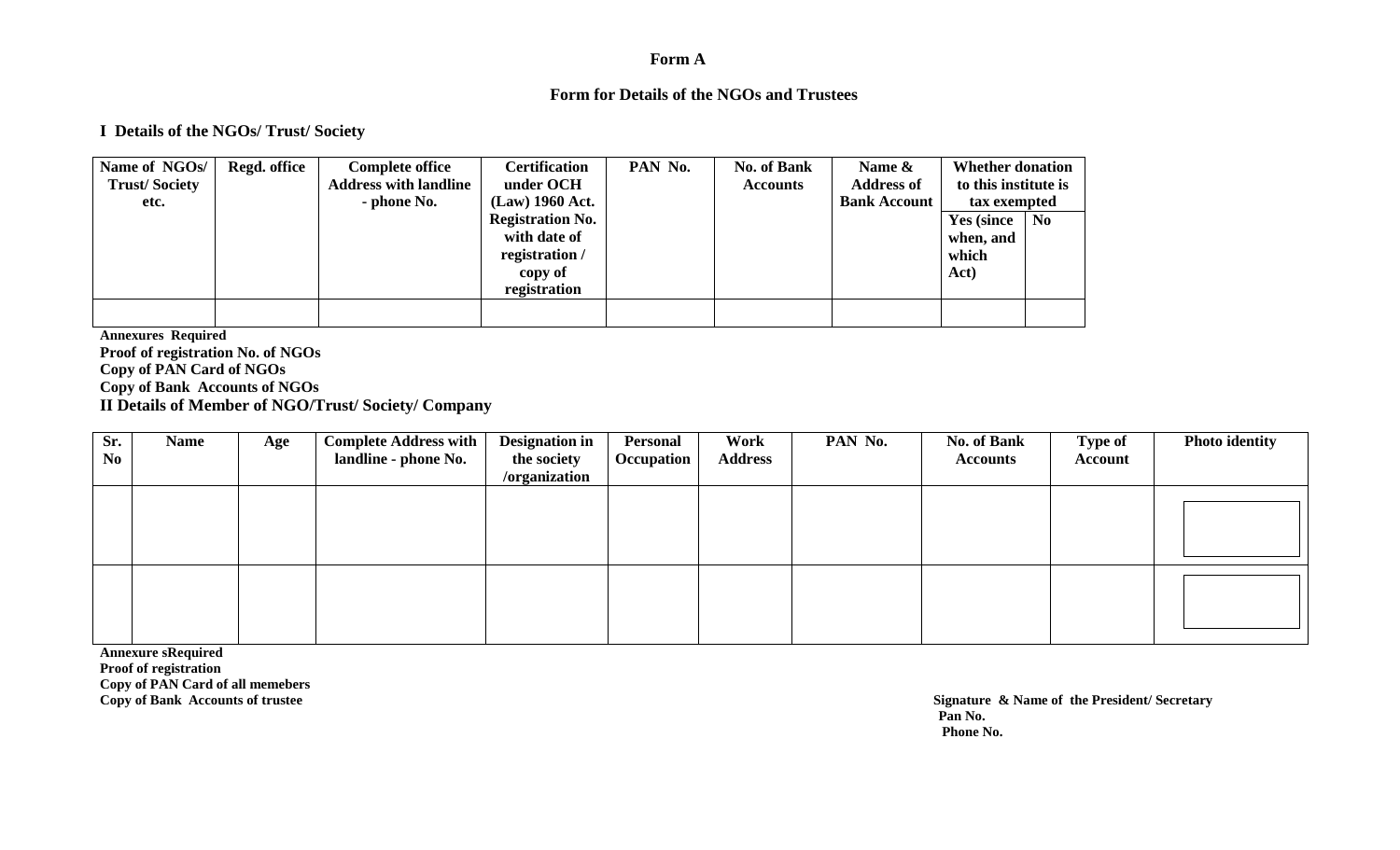# **Form D**

# **Form for Details of Profile of each inmates**

| Sr.<br>No | Name | Husband<br>Name | Father's<br>name |                            | <b>Parents</b> | Mother's<br>Occupation | Father's<br>Occupation/ | Age | <b>Sex</b> | Last address before coming in<br>the Institution | Religion<br>(if known) | Caste<br>(ii) | Year of<br><b>Birth</b> | Home<br><b>State</b> | Educational<br><b>Status</b> |                                            | <b>Type of Education</b>        | <b>Photo Identity</b> |
|-----------|------|-----------------|------------------|----------------------------|----------------|------------------------|-------------------------|-----|------------|--------------------------------------------------|------------------------|---------------|-------------------------|----------------------|------------------------------|--------------------------------------------|---------------------------------|-----------------------|
|           |      |                 |                  | $\overline{\text{Single}}$ | Both           |                        | Husband<br>occupation   |     |            |                                                  |                        | known)        |                         |                      |                              | In the<br><b>Institution</b><br>(Informal) | <b>School going</b><br>(formal) |                       |
|           |      |                 |                  |                            |                |                        |                         |     |            |                                                  |                        |               |                         |                      |                              |                                            |                                 |                       |
|           |      |                 |                  |                            |                |                        |                         |     |            |                                                  |                        |               |                         |                      |                              |                                            |                                 |                       |
|           |      |                 |                  |                            |                |                        |                         |     |            |                                                  |                        |               |                         |                      |                              |                                            |                                 |                       |

**Signature , Name and Designation of Institution Incharge**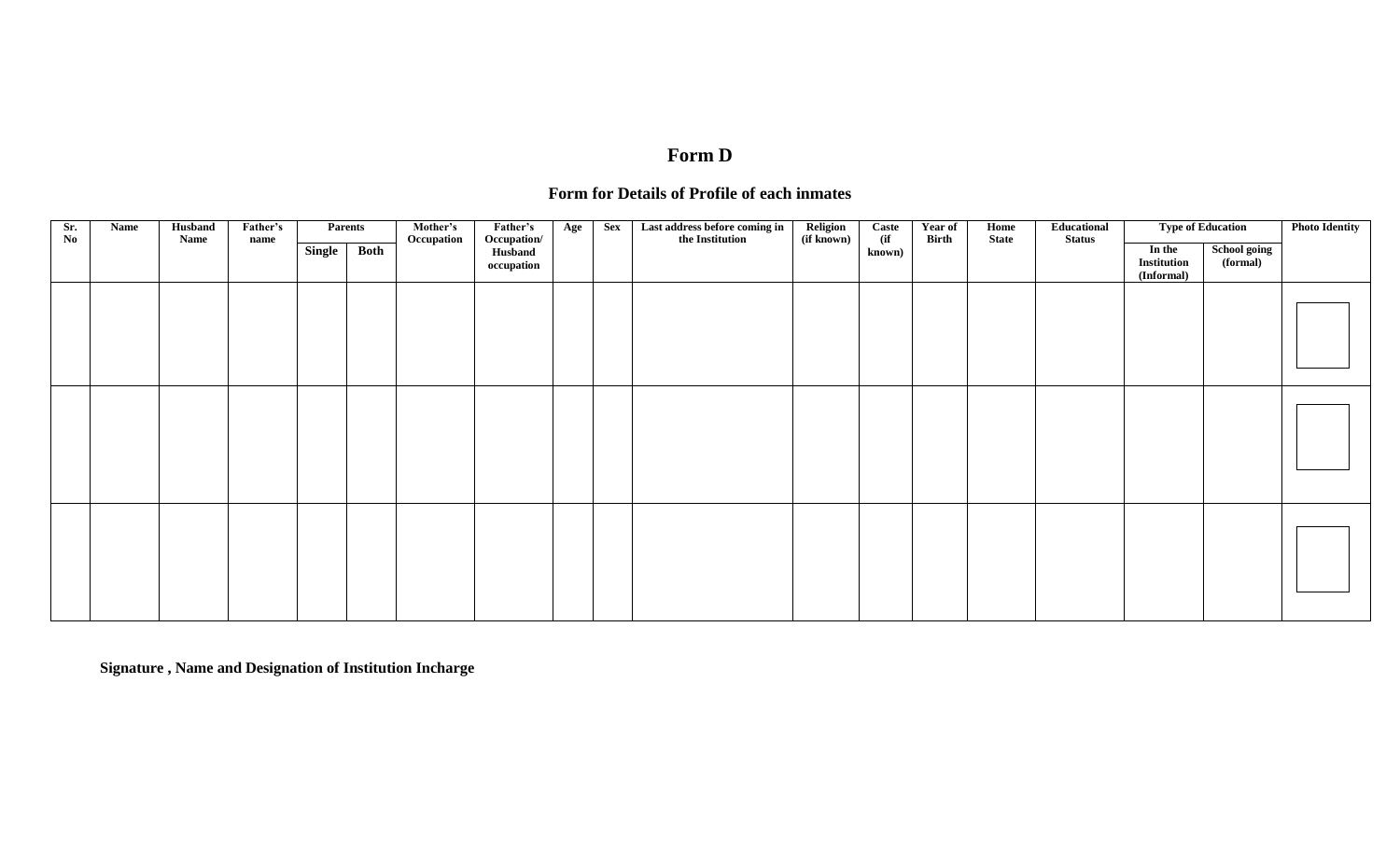# **Form B**

## **Details of the Orphanages & Charitable Home**

| Name of the Institution | Postal Address with phone No. | Date of Registration with         | <b>Expiry Date/Valid upto</b> | <b>Originally Establish in</b> | For Male/Female or Both |
|-------------------------|-------------------------------|-----------------------------------|-------------------------------|--------------------------------|-------------------------|
|                         |                               | <b>WCD &amp; Registration No</b>  |                               | Haryana State or               |                         |
|                         |                               | under J.J.Act , 2000,             |                               | Relocated.                     |                         |
|                         |                               | <b>Orphanage &amp; Other</b>      |                               |                                |                         |
|                         |                               | <b>Charitable Homes Act, 1960</b> |                               |                                |                         |
|                         |                               |                                   |                               |                                |                         |
|                         |                               |                                   |                               |                                |                         |
|                         |                               |                                   |                               |                                |                         |

| Sr.<br>No. | <b>Plot</b><br>Area | Covered<br>Area |                 | Facility of Lawn/<br>open Space | No of<br><b>Dormitories</b> |       | <b>Building</b> | inmates | (A) Capacity of | (B) Present Strength | No. of<br><b>Rooms</b> | No. of<br><b>Toilets</b> | <b>Activity</b><br>room | <b>Specify</b><br>other<br>details if<br>any | <b>Photo Graph of</b><br><b>Institution front,</b><br>back, kitchen,<br>toilet, rooms with<br>date. |
|------------|---------------------|-----------------|-----------------|---------------------------------|-----------------------------|-------|-----------------|---------|-----------------|----------------------|------------------------|--------------------------|-------------------------|----------------------------------------------|-----------------------------------------------------------------------------------------------------|
|            |                     |                 | Front of        | <b>Behind</b>                   |                             | Owned | <b>Rented</b>   | Male    | Fem             | <b>Total</b>         |                        |                          |                         |                                              |                                                                                                     |
|            |                     |                 | the             | of the                          |                             |       |                 |         | ale             |                      |                        |                          |                         |                                              |                                                                                                     |
|            |                     |                 | <b>building</b> | building                        |                             |       |                 |         |                 |                      |                        |                          |                         |                                              |                                                                                                     |
|            |                     |                 |                 |                                 |                             |       |                 |         |                 |                      |                        |                          |                         |                                              |                                                                                                     |
|            |                     |                 |                 |                                 |                             |       |                 |         |                 |                      |                        |                          |                         |                                              |                                                                                                     |
|            |                     |                 |                 |                                 |                             |       |                 |         |                 |                      |                        |                          |                         |                                              |                                                                                                     |
|            |                     |                 |                 |                                 |                             |       |                 |         |                 |                      |                        |                          |                         |                                              |                                                                                                     |
|            |                     |                 |                 |                                 |                             |       |                 |         |                 |                      |                        |                          |                         |                                              |                                                                                                     |
|            |                     |                 |                 |                                 |                             |       |                 |         |                 |                      |                        |                          |                         |                                              |                                                                                                     |
|            |                     |                 |                 |                                 |                             |       |                 |         |                 |                      |                        |                          |                         |                                              |                                                                                                     |
|            |                     |                 |                 |                                 |                             |       |                 |         |                 |                      |                        |                          |                         |                                              |                                                                                                     |
|            |                     |                 |                 |                                 |                             |       |                 |         |                 |                      |                        |                          |                         |                                              |                                                                                                     |

**Note: - The above information is to be given by the authorized signatory of NGO or the Institutions.** 

 **Name & Signature**

**of the authorized signatory/Incharge**

 **of the Institution/Home with seal**

**PAN No.**

**Phone No.**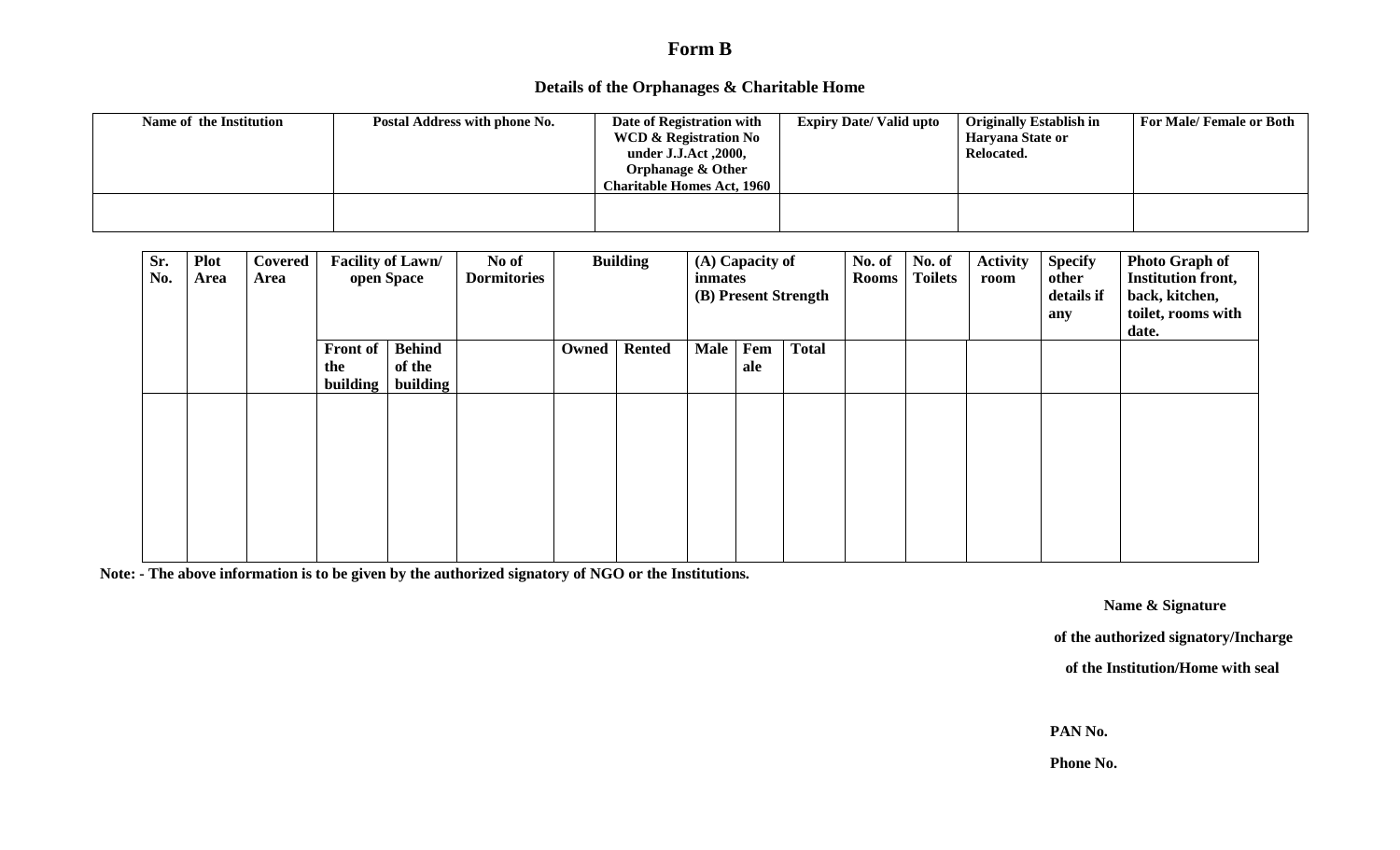# **Form C**

## **Details of the Staff in the Orphanage/ Charitable Homes**

| Sr.<br>N <sub>0</sub> | Name &<br><b>Parents Name</b> | Age | <b>Current Residential</b><br><b>Address with landline -</b><br>phone No. | Permanent<br><b>Residential Address</b><br>with landline -<br>phone No. | <b>Designation &amp;</b><br>Work<br><b>Responsibility</b> | $(A)$ Date of<br><b>Appointment</b><br>(B) Contract<br>valid upto | Qualification | Board/<br><b>University</b> | <b>Recent Colored</b><br>Photograph |
|-----------------------|-------------------------------|-----|---------------------------------------------------------------------------|-------------------------------------------------------------------------|-----------------------------------------------------------|-------------------------------------------------------------------|---------------|-----------------------------|-------------------------------------|
|                       |                               |     |                                                                           |                                                                         |                                                           |                                                                   |               |                             |                                     |
|                       |                               |     |                                                                           |                                                                         |                                                           |                                                                   |               |                             |                                     |

 **Police verification is to be done for all staff, format of which is attached** 

**Name & Signature**

**of the authorized signatory/Incharge**

 **of the Institution/Home with seal**

**PAN No.**

**Phone No.**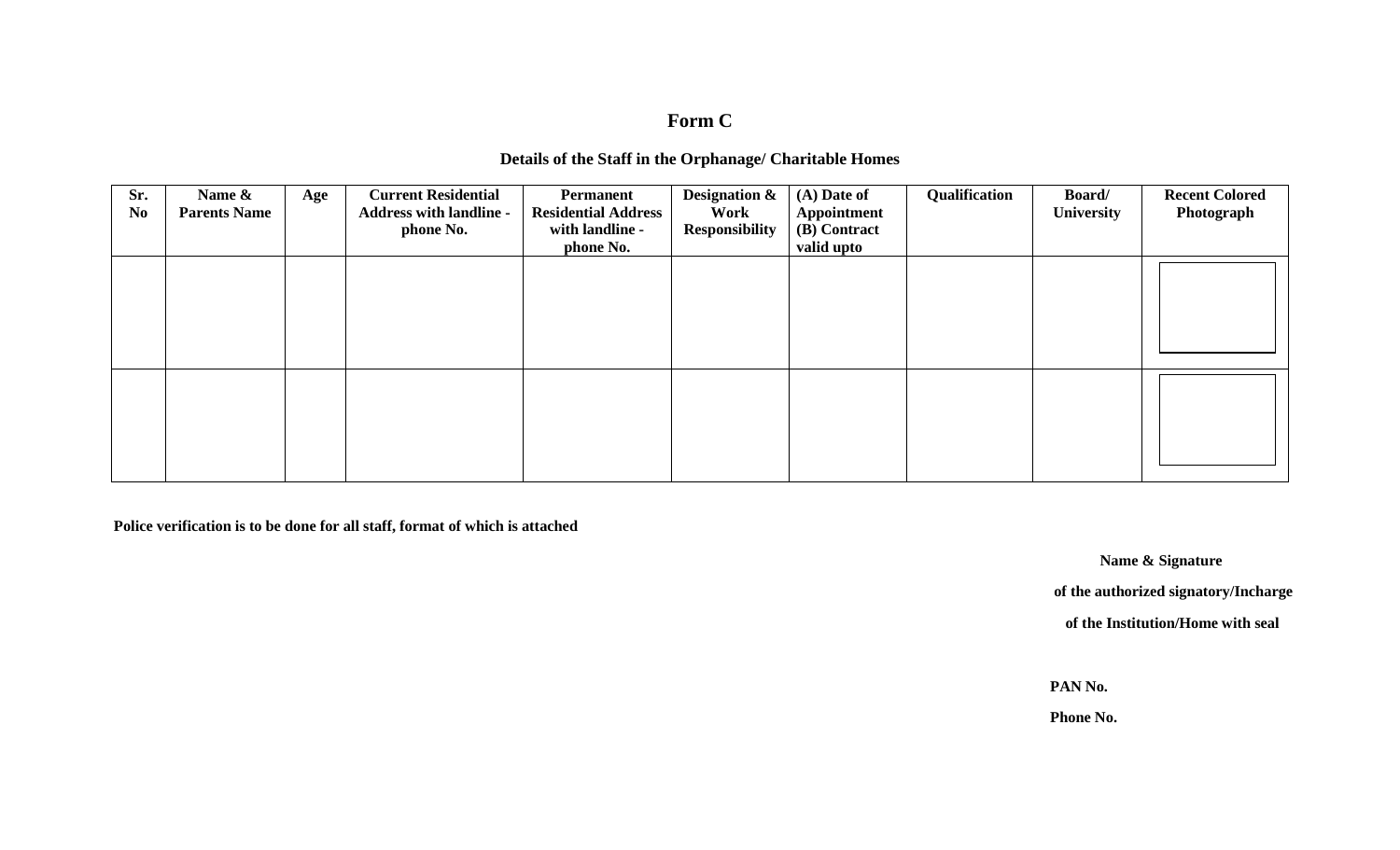# **Form E**

# **Health Profile of each Inmate**

| Name of Institution                                    | Date of Checkup                                                                                                      |  |  |
|--------------------------------------------------------|----------------------------------------------------------------------------------------------------------------------|--|--|
| Serial Number                                          |                                                                                                                      |  |  |
| Name                                                   |                                                                                                                      |  |  |
| Age                                                    |                                                                                                                      |  |  |
| Date of Birth                                          |                                                                                                                      |  |  |
| <b>General Health Status</b>                           |                                                                                                                      |  |  |
| Height of the Inmate<br>$\circ$                        | <u> 1989 - Johann Barn, amerikan bernama di sebagai bernama dan bernama di sebagai bernama dalam bernama dalam b</u> |  |  |
| Weight of the Inmate<br>O                              |                                                                                                                      |  |  |
|                                                        |                                                                                                                      |  |  |
|                                                        |                                                                                                                      |  |  |
| <b>Mental Health Status</b>                            | <u> 1989 - Johann Stoff, Amerikaansk politiker (* 1908)</u>                                                          |  |  |
| Disability                                             |                                                                                                                      |  |  |
| Nature of Disability<br>$\circ$                        |                                                                                                                      |  |  |
| <b>Extent of Disability</b><br>$\circ$                 |                                                                                                                      |  |  |
| Eye Sight                                              |                                                                                                                      |  |  |
| Hearing                                                | <u> 1989 - Jan James James Jan James James James James James James James James James James James James James Jam</u> |  |  |
| Lung Examination                                       |                                                                                                                      |  |  |
| Blood Tests regarding (Hb), Infections and HIV         |                                                                                                                      |  |  |
|                                                        |                                                                                                                      |  |  |
| T.B Test                                               |                                                                                                                      |  |  |
| Any other test if required                             |                                                                                                                      |  |  |
|                                                        |                                                                                                                      |  |  |
|                                                        | Comment of Doctor on overall Health of the inmates (whether health is satisfactory)                                  |  |  |
|                                                        |                                                                                                                      |  |  |
|                                                        |                                                                                                                      |  |  |
|                                                        |                                                                                                                      |  |  |
| Recommended date of Follow up (in case of any disease) |                                                                                                                      |  |  |

Signature of the Medical Officer

Name & Designation with Office Stamp.

\_\_\_\_\_\_\_\_\_\_\_\_\_\_\_\_\_\_\_\_\_\_\_\_\_\_\_\_\_\_\_\_\_\_\_\_\_\_\_\_\_\_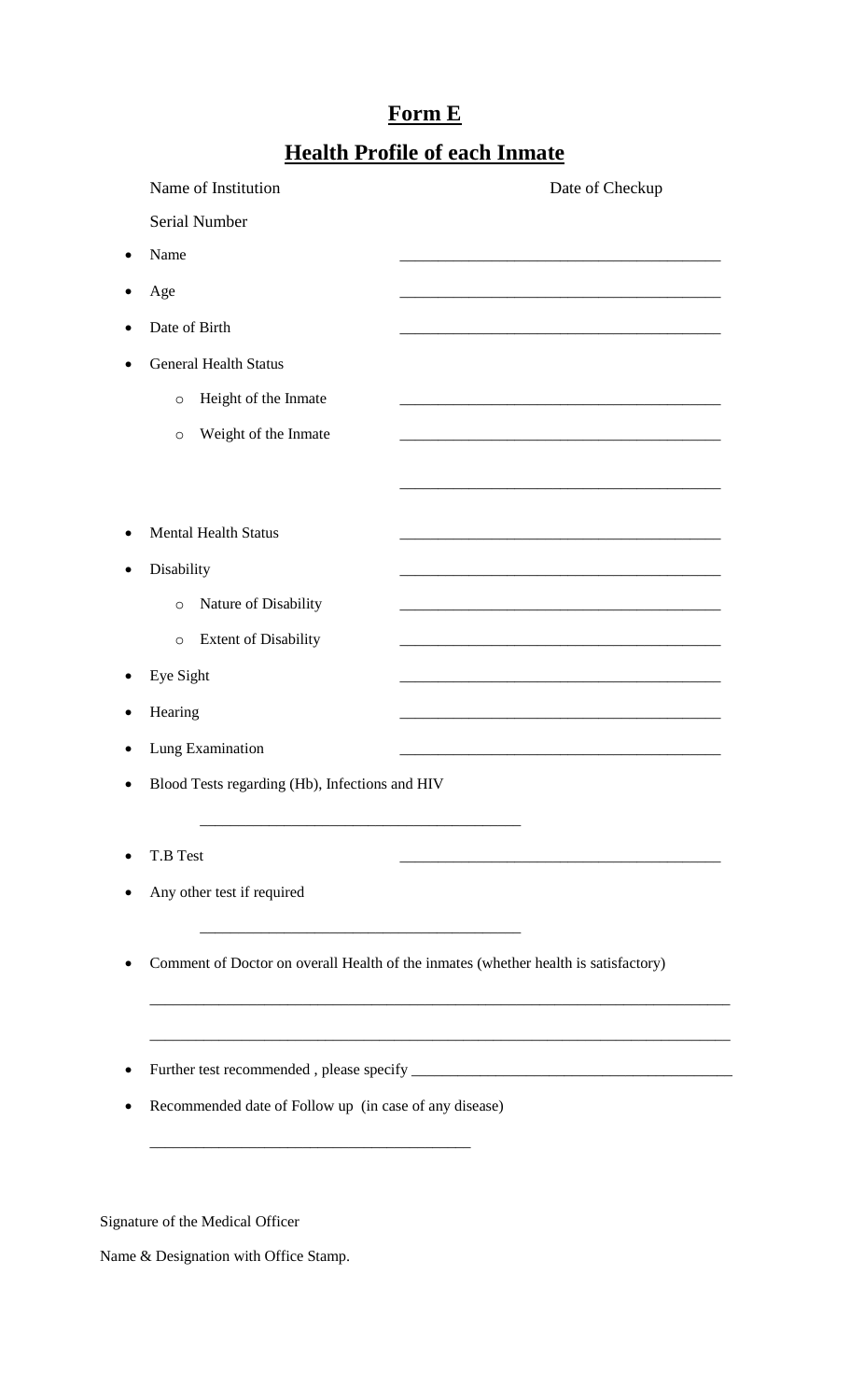# **Instruction for the Committee going for Inspection on Orphanage/Charitable Homes**

- The inmates in the Institution should be interacted with, separately without the official of the institution. They should not be asked any direct question and should be facilitated to open up.
- A detailed study should be carried on :
	- 1. Sanitation and hygiene
	- 2. The staffing pattern
	- 3. Recruitment , Selection and training of personal
	- 4. Minimum standards of service viz a viz, medical facility diet scale, clothing and bedding daily routine, education and vocational training.
- Committee should also examine whether efforts are being made for rehabilitation and social integration of the inmates.
- The inspection shall be carried out at least once in every three months.
- The follow up action on the finding and suggestions of the inmates shall be taken by all concerned authorities.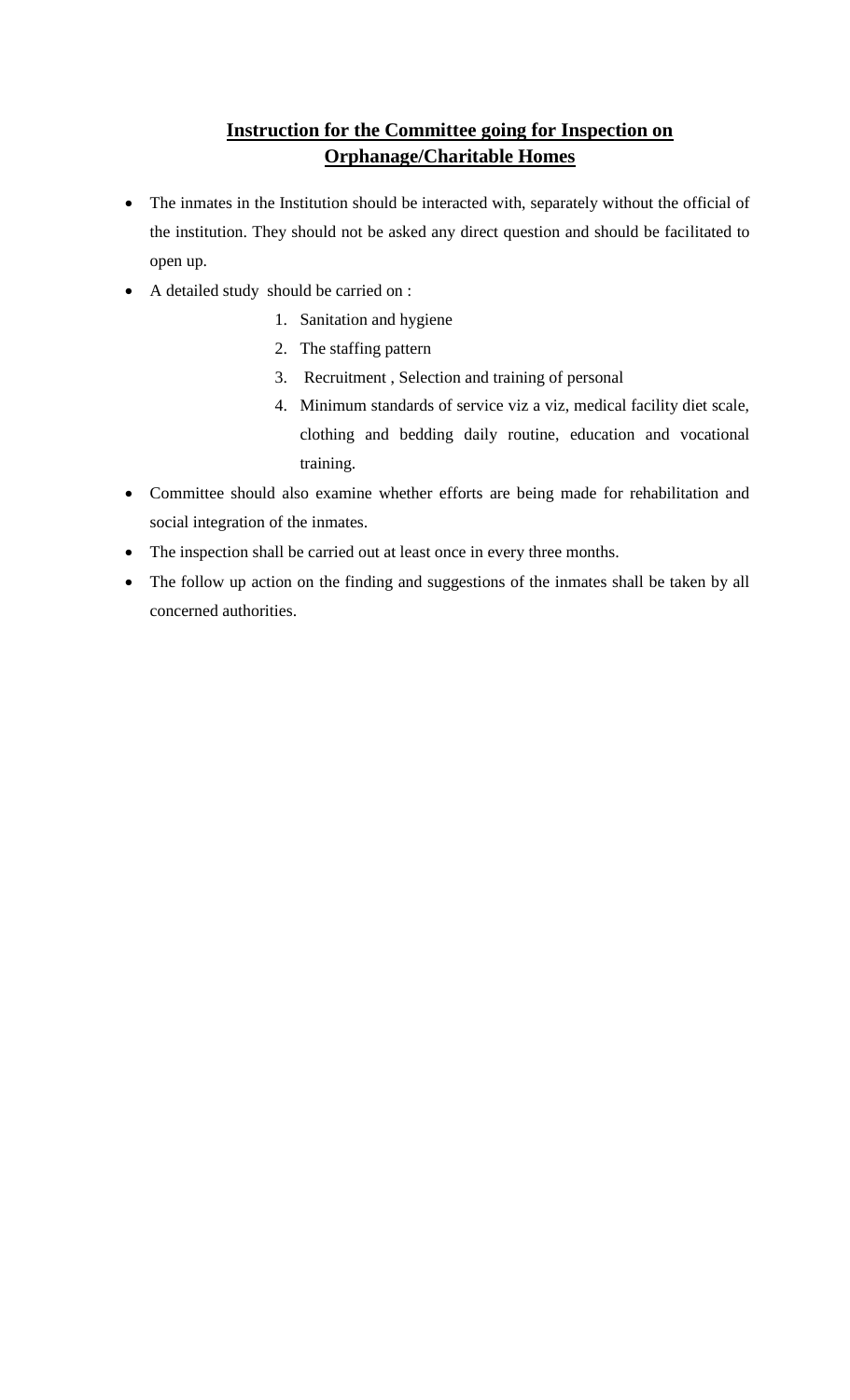|  | <b>Proforma for Police Verification of employee of the Orphanage &amp;</b>                                                                                                                                     |     |                                                     |                      |  |
|--|----------------------------------------------------------------------------------------------------------------------------------------------------------------------------------------------------------------|-----|-----------------------------------------------------|----------------------|--|
|  | other Charitable Home                                                                                                                                                                                          |     |                                                     | Recent<br>Photograph |  |
|  |                                                                                                                                                                                                                |     |                                                     |                      |  |
|  |                                                                                                                                                                                                                |     |                                                     |                      |  |
|  | 3. Name in full (in block)<br>Surname<br>capitals) with aliases if any.                                                                                                                                        |     | Name                                                |                      |  |
|  | 4. Present Address in full (i.e. Village, Tehsil<br>Thana and Distt. or House No./Lane/Street<br>and Road.                                                                                                     |     |                                                     |                      |  |
|  | 5. a) Home/Permanent address in full ((i.e. Village,<br>Tehsil Thana and Distt. or House No./Lane/Street<br>and Road.                                                                                          | (a) |                                                     |                      |  |
|  | b) Place of birth, Distt. and State in<br>which it is situated.                                                                                                                                                | (b) |                                                     |                      |  |
|  | c) District and State of which you belong.                                                                                                                                                                     | (c) |                                                     |                      |  |
|  | d) District and State in which property is held.                                                                                                                                                               | (d) |                                                     |                      |  |
|  | 6. Particular of place where you have resided<br>for more than one year, during proceeding<br>five years.                                                                                                      |     |                                                     |                      |  |
|  | $From$ $To$ $To$                                                                                                                                                                                               |     | Residential address in full i.e. Village,           |                      |  |
|  |                                                                                                                                                                                                                |     | Tehsil Thana and District/H.No./Street<br>and Road. |                      |  |
|  | 7. a) Father's Name in Full(with alias if any)<br>b) Present postal address (if dead, give last<br>address).<br>c) Permanent Home Address<br>d) Profession<br>e) If any service, give designation and official |     |                                                     |                      |  |
|  | address.                                                                                                                                                                                                       |     |                                                     |                      |  |
|  | 8. a) Exact date of birth as given in<br>the Matriculation Certificate.                                                                                                                                        |     | a)                                                  |                      |  |
|  | b) Present Age.                                                                                                                                                                                                |     | b)                                                  |                      |  |
|  | c) Height<br>Marks of identification.<br>d)                                                                                                                                                                    |     | $\mathbf{c})$<br>d)                                 |                      |  |
|  | Religion<br>e)                                                                                                                                                                                                 |     | e)                                                  |                      |  |
|  |                                                                                                                                                                                                                |     |                                                     |                      |  |

9. Are you a member of Schedules Caste or Schedules Tribes/Backward Classes of Haryana If so , State the name there of.

10. Educational qualifications showing place of education with years in school and college since  $15<sup>th</sup>$  years of age.

| Name of the School /College | Date of entering | Date of examination |  |
|-----------------------------|------------------|---------------------|--|
| With full address           |                  | on leaving passed   |  |